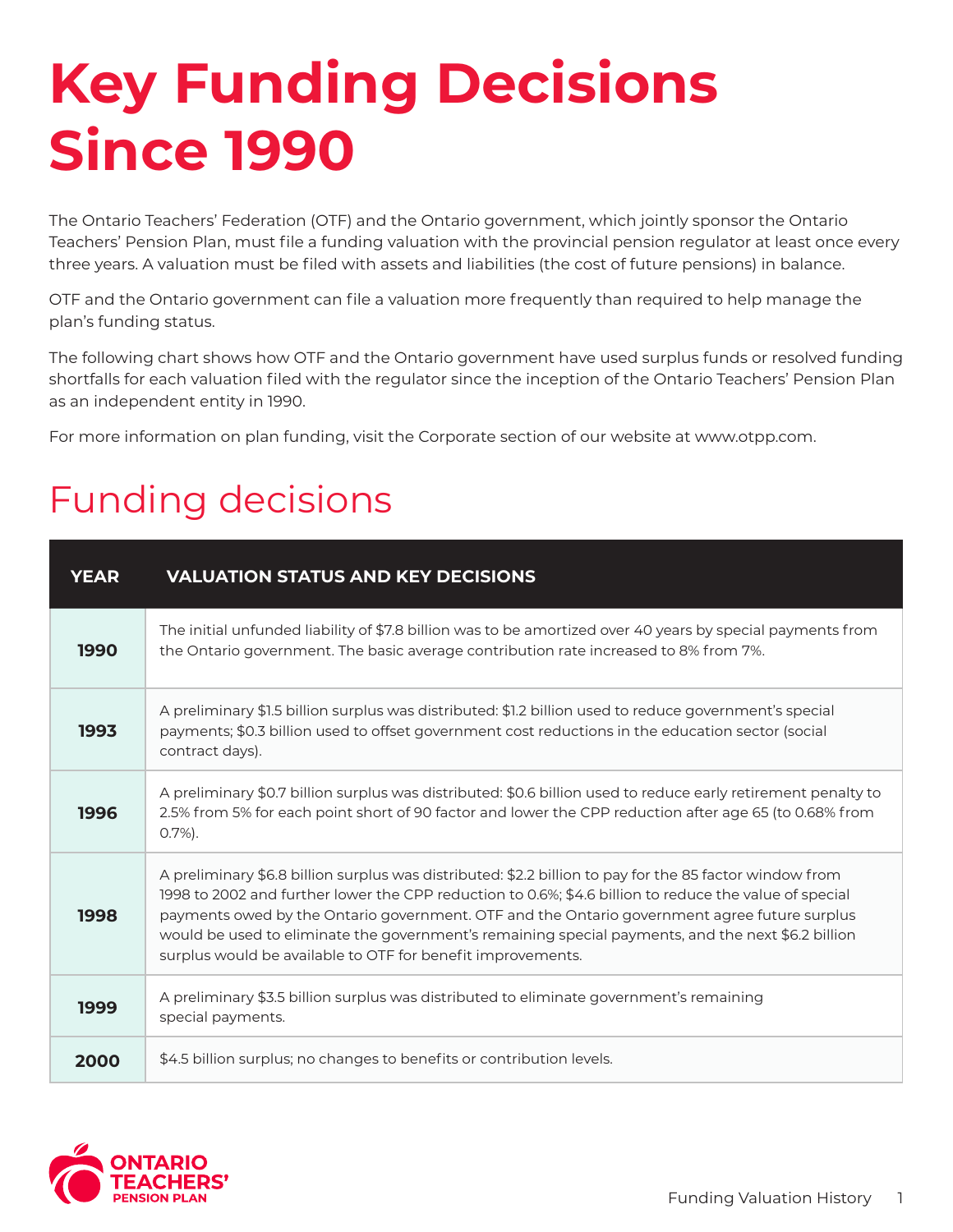## **Plan History**

| <b>YEAR</b> | <b>VALUATION STATUS AND KEY DECISIONS</b>                                                                                                                                                                                                                                                                                                                                                                                                                                                                                                                                                                 |
|-------------|-----------------------------------------------------------------------------------------------------------------------------------------------------------------------------------------------------------------------------------------------------------------------------------------------------------------------------------------------------------------------------------------------------------------------------------------------------------------------------------------------------------------------------------------------------------------------------------------------------------|
| 2001        | A preliminary \$6.8 billion surplus was distributed: \$6.2 billion to pay for benefit improvements, including<br>a permanent 85 factor; 10-year pension guarantee; reduced pension as early as age 50; lower CPP<br>reduction (to 0.45%); 5-year average Year's Maximum Pensionable Earnings (YMPE) to calculate CPP<br>reduction; pension recalculation based on approximate best-5 salary years for older pensioners; and<br>top-up waived for Long-Term Income Protection (LTIP) contributions. The remaining \$76 million was set<br>aside in a contingency reserve to be used by OTF at a later date |
| 2002        | \$1.9 billion surplus; no changes to benefits or contribution levels.                                                                                                                                                                                                                                                                                                                                                                                                                                                                                                                                     |
| 2003        | \$1.5 billion surplus; no changes to benefits or contribution levels. Funding Management Policy adopted<br>by plan sponsors.                                                                                                                                                                                                                                                                                                                                                                                                                                                                              |
| 2005        | \$1.5 billion surplus; no changes to benefits or contribution levels. Funding Management Policy adopted<br>by plan sponsors.                                                                                                                                                                                                                                                                                                                                                                                                                                                                              |
| 2008        | A preliminary \$12.7 billion shortfall was resolved with the introduction of conditional inflation protection<br>for pension benefits earned after 2009 and an increase in the basic average contribution rate for<br>members and the government to 9% from 8%. Employers are now required to make special payments<br>equal to any annual pension increases retirees forgo to a maximum of 50% missed inflation. The final<br>filed surplus was \$0.                                                                                                                                                     |
| 2009        | A preliminary \$2.5 billion shortfall was resolved primarily by assuming a slightly higher long-term rate<br>of return on investments: yield on real-return bonds plus 1.5%, versus real-return bonds plus 1.4%. Other<br>minor changes made to assumptions to reflect recent plan experience. The final filed surplus was \$800<br>million.                                                                                                                                                                                                                                                              |
| 2011        | A preliminary \$17.2 billion shortfall was resolved with a 1.1% contribution rate increase (phased in over<br>three years), slightly smaller annual cost-of-living increases for teachers who retired after 2009, and<br>recognition of current contribution rate as the permanent base rate. The final filed surplus was \$200<br>million.                                                                                                                                                                                                                                                               |
| 2012        | The \$9.6 billion preliminary shortfall was adjusted to reflect changes in mortality assumptions and the<br>impact of the two-year freeze on teachers' salaries. 2012 shortfall resolved by making inflation protection<br>for pension credit earned after 2013 fully conditional on plan's funded status and providing slightly<br>smaller pension increases, beginning in 2014, for members who retired after 2009. These changes<br>enabled the plan<br>to assume a slightly higher discount rate. The changes left the plan with a \$200 million surplus at<br>January 1, 2012.                       |
| 2014        | Some of the \$5.1 billion preliminary funding surplus was used to boost pensions of members who<br>retired after 2009 to the level they would have been at if full inflation protection had been provided each<br>year since they retired. The surplus funds were also used to raise conditional inflation protection to 60%<br>from 50% of the increase in the cost of living for the portion of retirees' pensions earned after 2009. Both<br>changes were effective January 2015. The final filed surplus was \$1.2 billion.                                                                           |